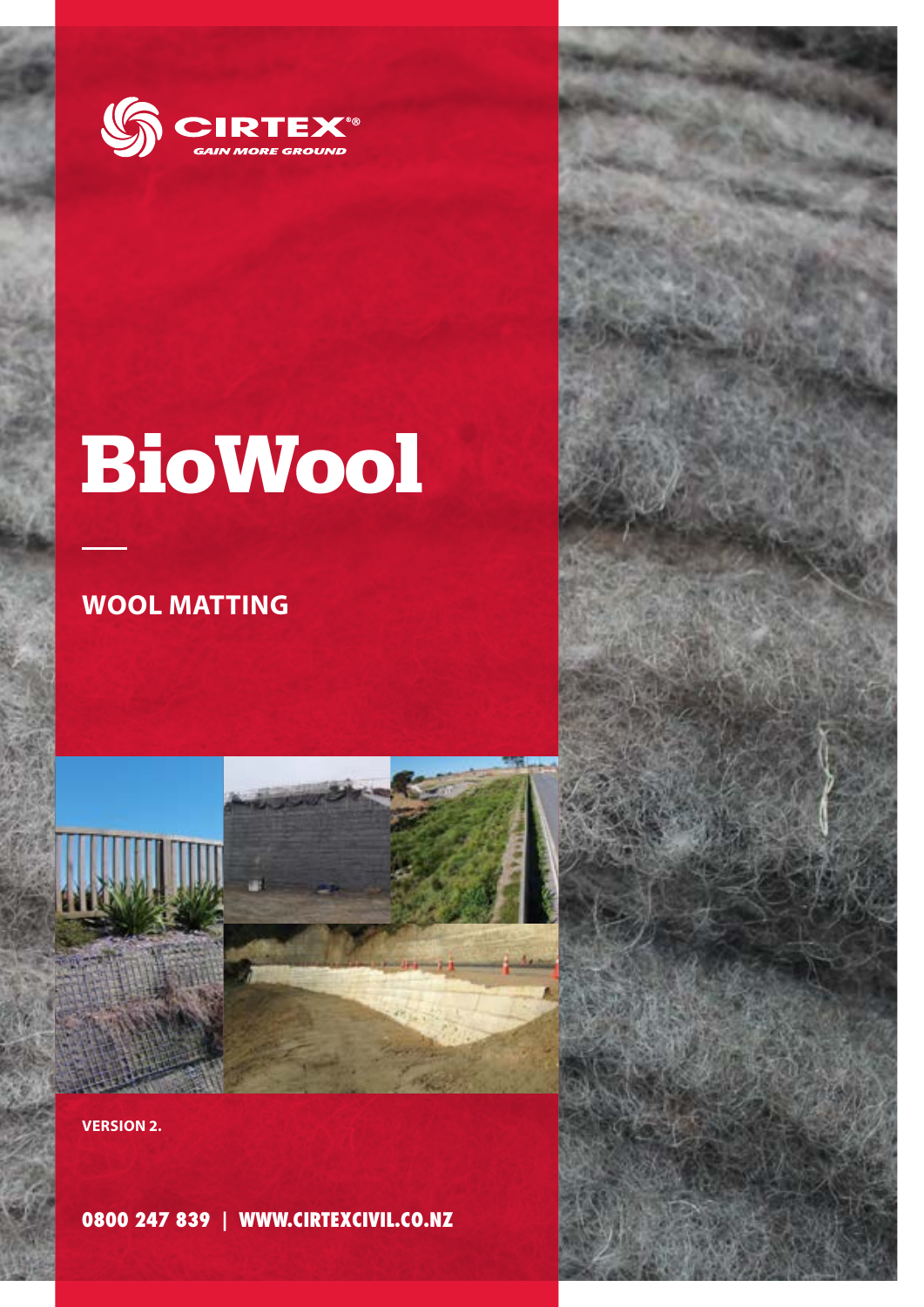## **BioWool** WOOL MATTING

Cirtex BioWool is a biodegradable wool matting for erosion and sediment control and landscaping applications.

BioWool is ideal for protecting cut faces and exposed soil from erosion due to wind and water and around horticultural plantings.

In addition to the erosion control function, BioWool allows moisture penetration to assist vegetation establishment while insulating the seed and root zones from extremes of heat.

BioWool is nonwoven, 100% Pure wool matting and is manufactured in New Zealand using recycled wool and fleece wool making it a sustainable resource product.

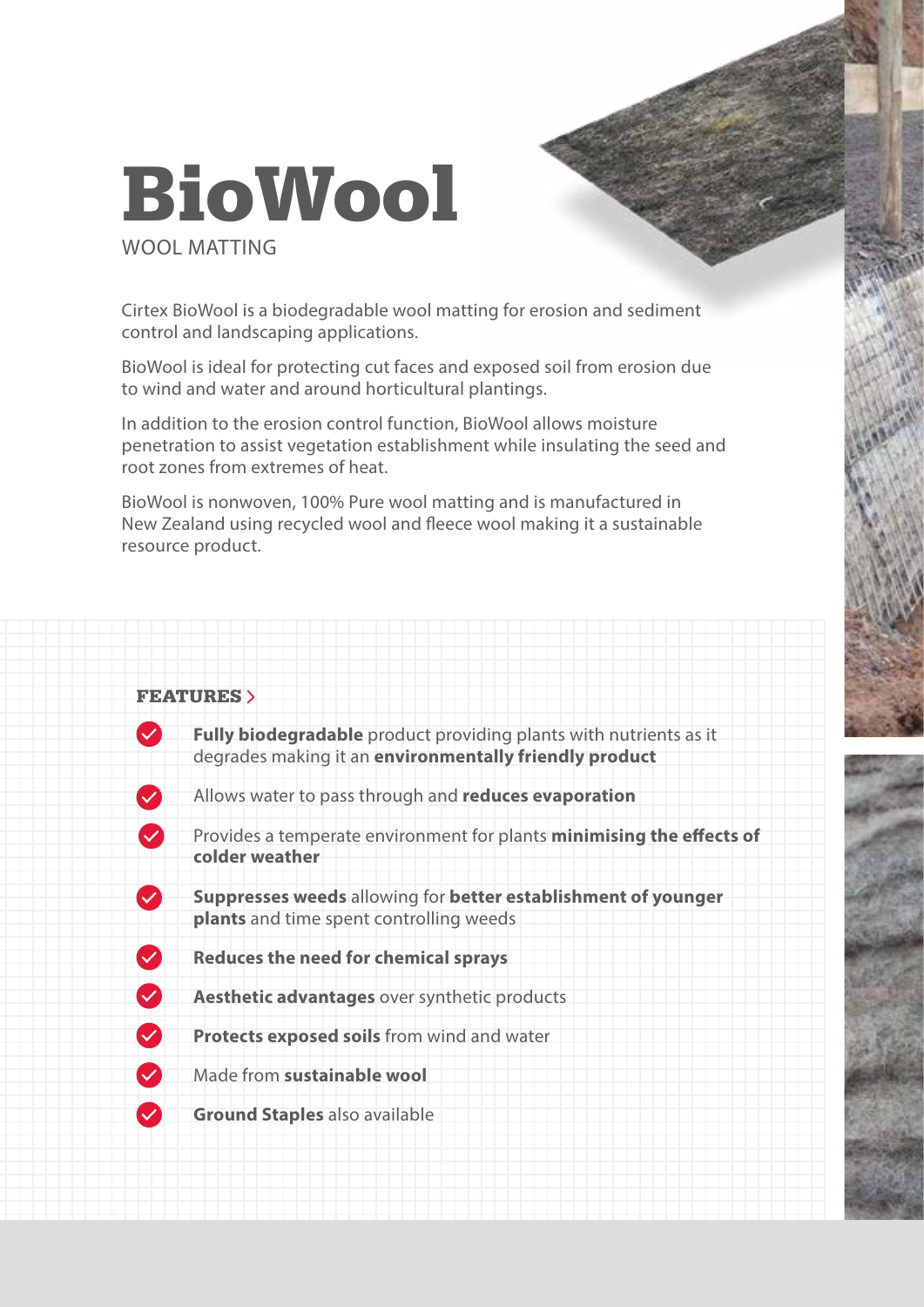









ï